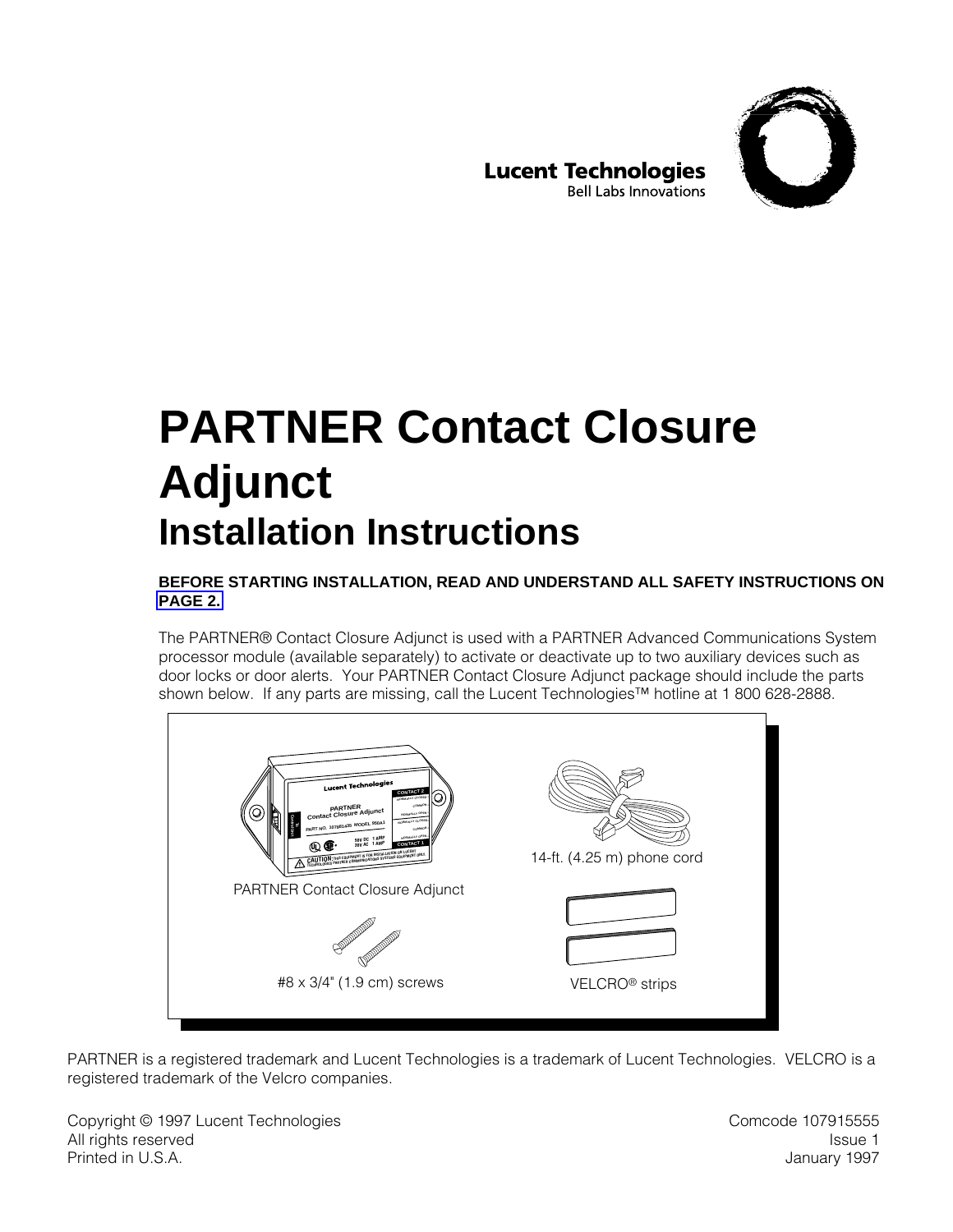## <span id="page-1-0"></span>**Important Safety Instructions**

Always follow these basic safety precautions when using this product:

- 1. Read and understand all instructions.
- 2. Follow all warnings and instructions marked on the product.
- 3. DO NOT block or cover the ventilation slots and openings. They prevent the product from overheating. DO NOT place the product in a separate enclosure, unless proper ventilation is provided.
- 4. Never spill liquid on the product or drop objects into the ventilation slots and openings. Doing so may result in serious damage to the components.
- 5. Repair or service must be performed by a qualified repair person.
- 6. DO NOT use the product near water or in a wet or damp place (such as a wet basement).
- 7. Install the product in the same building as the PARTNER Advanced Communications System.

## **Additional Safety Instructions for Installation Personnel**

- 1. Install the product to meet all the environmental and electrical requirements listed in the specifications. (See the PARTNER Advanced Communications System Installation guide.)
- 2. DO NOT install telephone wiring during a lightning storm.
- 3. Never touch uninsulated telephone wires or terminals, unless the telephone line has been disconnected at the network interface.
- 4. Use caution when installing or modifying telephone lines.

## **SAVE THESE INSTRUCTIONS**

### **Important Installation Guidelines**

The Contact Closure Adjunct *must* be installed within the same building as the PARTNER ACS processor module. It is recommended that you wall-mount the Contact Closure Adjunct next to the PARTNER ACS processor module; however, if this is not practical, use the following guidelines, depending upon how many devices you are controlling:

**2 devices:** Wall-mount the Contact Closure Adjunct within 150 feet (46 m) of the PARTNER ACS processor module. **1 device:** Wall-mount the Contact Closure Adjunct within 800 feet (244 m) of the PARTNER ACS processor module.

#### **NOTE:**

If you add a second device to the Contact Closure Adjunct and the Adjunct is mounted more than 150 feet (46 m) from the PARTNER ACS processor module, you must reposition the Contact Closure Adjunct to within 150 feet (46 m) of the PARTNER ACS processor module.

The following guidelines apply to any device attached to the Contact Closure Adjunct:

- Maximum rating per closure for the Contact Closure Adjunct is 50VDC, 1 AMP or 30VAC, 1 AMP.
- A surge protector (properly grounded to an approved earth ground) must be installed if the device being controlled is not located in the same building as the PARTNER ACS processor module and the Contact Closure Adjunct. The surge protector protects the Contact Closure Adjunct and the PARTNER ACS processor module, but not the device being controlled. Lucent Technologies 146G Surge Protector—SCL/8 is recommended.
- The maximum distance between the Contact Closure Adjunct and the device being controlled depends upon the device. Consult the manufacturer of the device to determine this distance.

#### !**A** CAUTION:

In the case of a power failure, a security risk can be incurred when the Contact Closure Operation Type is set to Toggle and an entrance door is wired so that when the feature is activated, the door is locked. If a power failure occurs, for example, after a user activates the Contact Closure to lock the door for the night, the Toggle setting flips back to the default (unlocked), and remains off even after power is restored.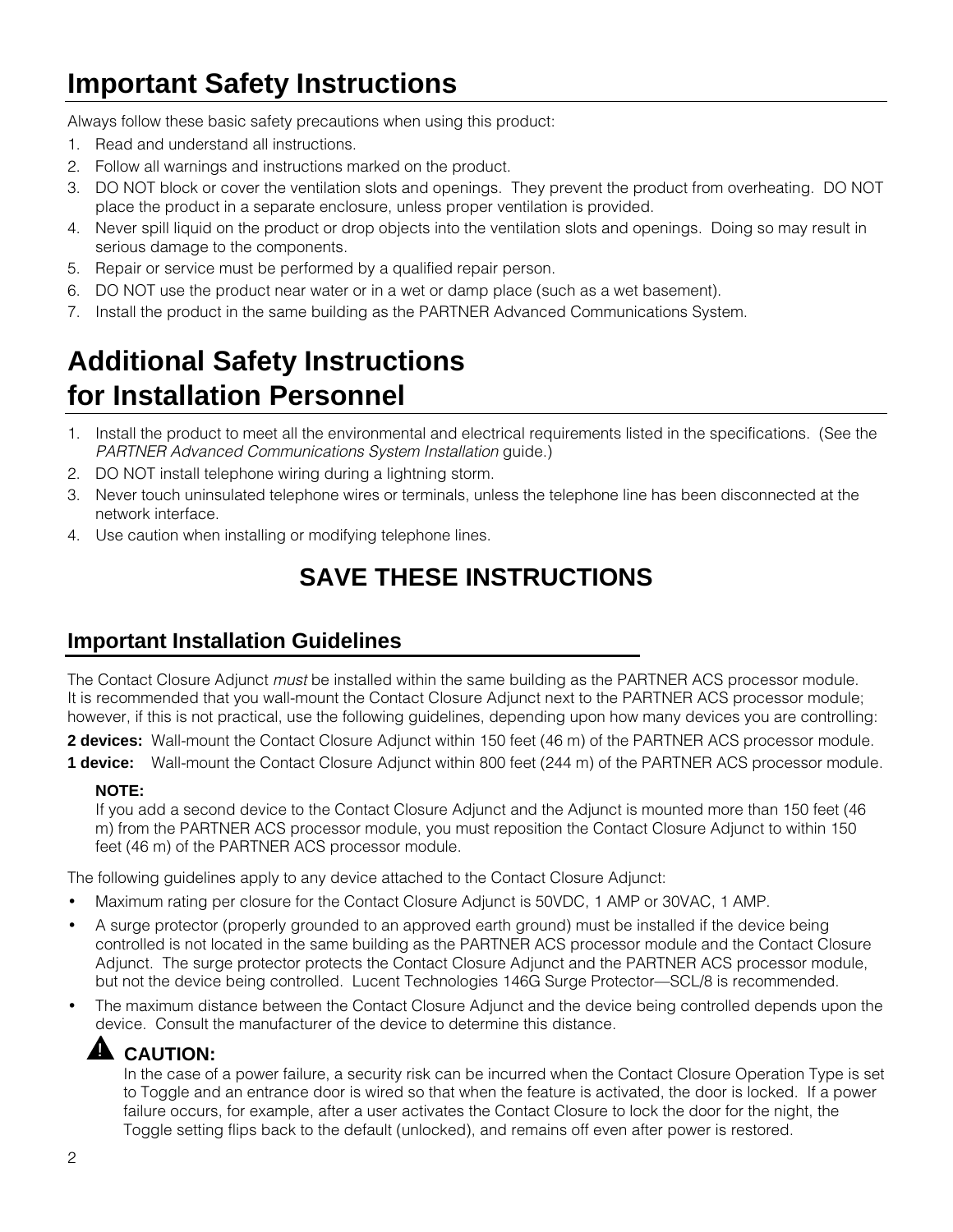#### **Wall-Mounting and Connecting the Contact Closure Adjunct**

- **1** Mount the PARTNER Contact Closure Adjunct to the wall using either the #8 screws or the VELCRO® strips:
	- Insert a screw into the wall through the screw hole in the tab at each end of the Contact Closure Adjunct. Do not overtighten the screws.
	- Use the VELCRO strips as follows:
		- A) Peel the protective paper from one side of the first pair of VELCRO strips, and firmly press the exposed adhesive to the back of the Contact Closure Adjunct near the top.
		- B) Peel the protective paper from one side of the second pair of VELCRO strip, and firmly press the exposed adhesive to the back of the Contact Closure Adjunct near the bottom.
		- C) Peel the protective paper from the other side of the two VELCRO strips, exposing the adhesive.
		- D) Place the Contact Closure Adjunct against the wall. Firmly press the exposed adhesive to the wall.
- **2** Plug one end of the phone cord into the jack marked "To Control Unit" on the end of the Contact Closure Adjunct.
- **3** Plug the other end of the phone cord into the CONTACT CLOSURE jack on the PARTNER ACS processor module, or plug it into a modular wall jack that is connected to the CONTACT CLOSURE jack.

#### **NOTE:**

The Contact Closure Adjunct is polarity-sensitive. Please use the phone cord provided.





#### **Testing the Contact Closure Adjunct Installation**

Test that the Contact Closure Adjunct is connected properly using the following procedure. (See PARTNER Advanced Communications System Programming and Use for programming instructions.)

- 1 At extension 10 or 11, press (Feature)  $\oslash$   $\oslash$  (System Program) (System Program) to enter programming mode and do the following:
	- Assign extension 10 to Contact Closure Group 1 and Contact Closure Group 2:
		- A) Dial **#612**
		- B) Dial a group number (1 or 2).
		- C) Dial the extension number (10).
		- D) Press (Next Procedure) (Prev Procedure), and repeat Steps B and C for the other Contact Closure Group.
	- Set Contact Closures 1 and 2 to Toggle operation:
		- A) Dial **#613**
		- B) Dial a Contact Closure (1 or 2).
		- C) Press **4** for the Toggle operation type.
		- D) Press (Next Item) or (Prev Item), and repeat Step C for the other Contact Closure.
- **2** At extension 10, program a button with lights for Contact Closure 1 and Contact Closure 2:
	- A) Press (Central Tel Program).
	- B) Dial the extension number (10).
	- C) Press a programmable button.
	- D) Press  $(Feature)(4)$  (for Contact Closure 1).
	- E) Repeat Step C and press Feature 4 2 (for Contact Closure 2).
- **3** Press  $\sqrt{F_{\text{feature}}}$   $\textcircled{0}$   $\textcircled{0}$  to exit programming mode.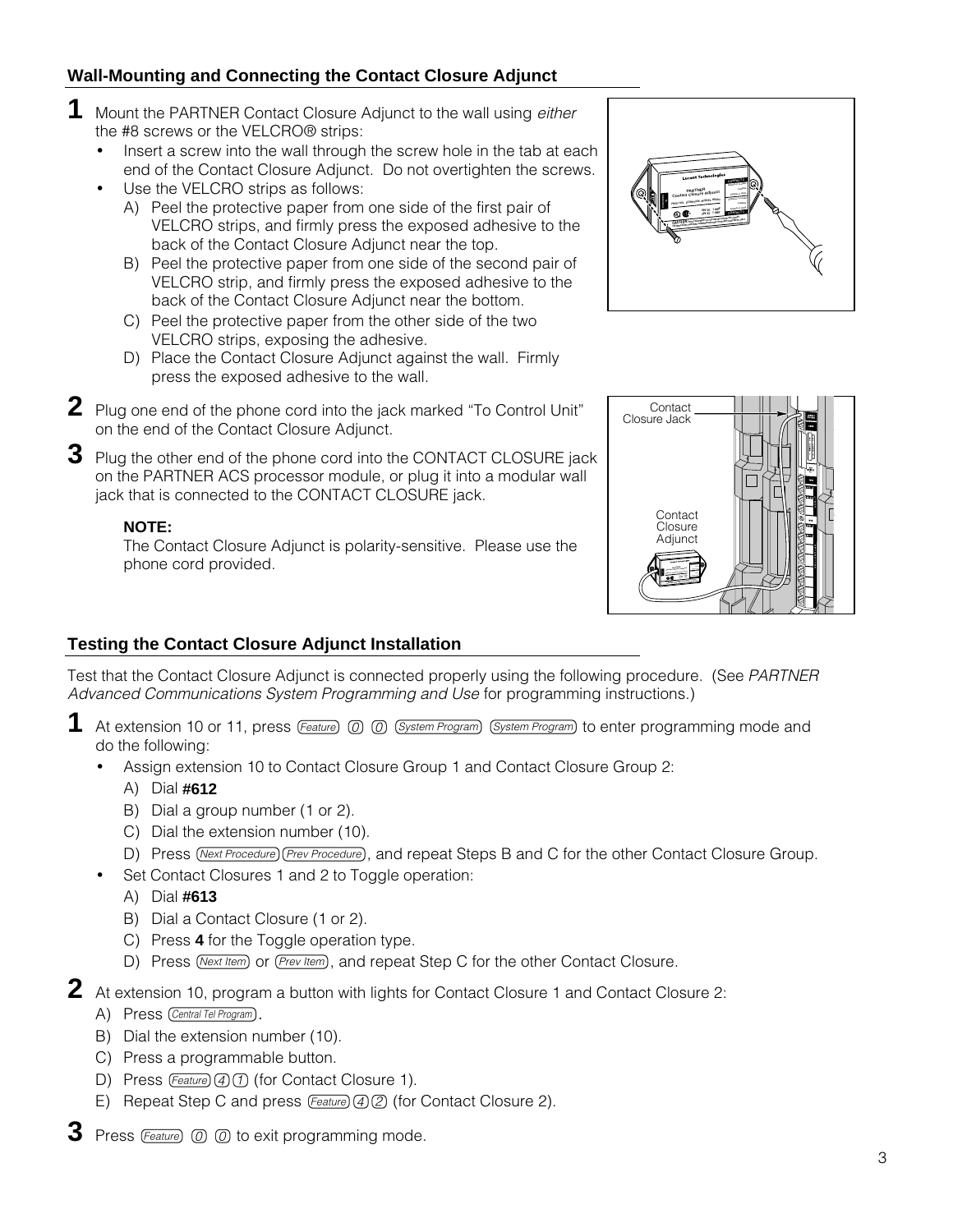**4** At extension 10, press the programmable buttons assigned as Contact Closure buttons. The green LEDs next to those two buttons should light.

**5** Using a multimeter or continuity tester, perform the following tests:

- A) Attach the tester probes to the Normally Open and the Common screws for Contact Closure 1 on the Contact Closure Adjunct. The tester should indicate continuity between the terminals.
- B) Repeat Step 5A for Contact Closure 2.
- **6** If the tester shows continuity, a licensed electrician can wire the Contact Closure Adjunct to the auxiliary device or devices you want to use, in accordance with your local electrical code. [See the instructions that came with the device(s) and the sample configurations in ["Typical Contact Closure Configurations"](#page-4-0) below.]

If there is no continuity in either Step 5A or Step 5B, the Contact Closure Adjunct may be miswired. Continue with Step 7.

- **7** If the Contact Closure Adjunct is not wired directly to the PARTNER ACS processor module with the modular cord provided, disconnect the cord from the Contact Closure Adjunct and from the PARTNER ACS processor module.
- **8** Plug one end of the 14-foot (4.25 m) D4BU phone cord provided with your Contact Closure Adjunct into the jack marked "To Control Unit" on the end of the Contact Closure Adjunct. Plug the other end of the cord directly into the CONTACT CLOSURE jack on the PARTNER ACS processor module. [If you have wall-mounted the Contact Closure Adjunct more than 14 feet (4.25 m) from the processor module, you will need to remove it from the wall to move it closer. Remove the two screws or release the VELCRO fastener.]

**9** Repeat Steps 5A and 5B above.

If the tester shows continuity, the problem is in the wiring for the modular wall jack you want to use. Have a technician check the wiring. Re-install and retest the Contact Closure Adjunct.

If continuity still does not exist, either the D4BU phone cord or the Contact Closure Adjunct is defective. Contact the Lucent Technologies hotline at 1 800 628-2888.

**10** Press the programmable buttons assigned as Contact Closure buttons at extension 10 to deactivate the Contact Closures. The green LEDs go out.

**11** Revise the system programming (Steps 1–3 above) to meet the requirements of your application.



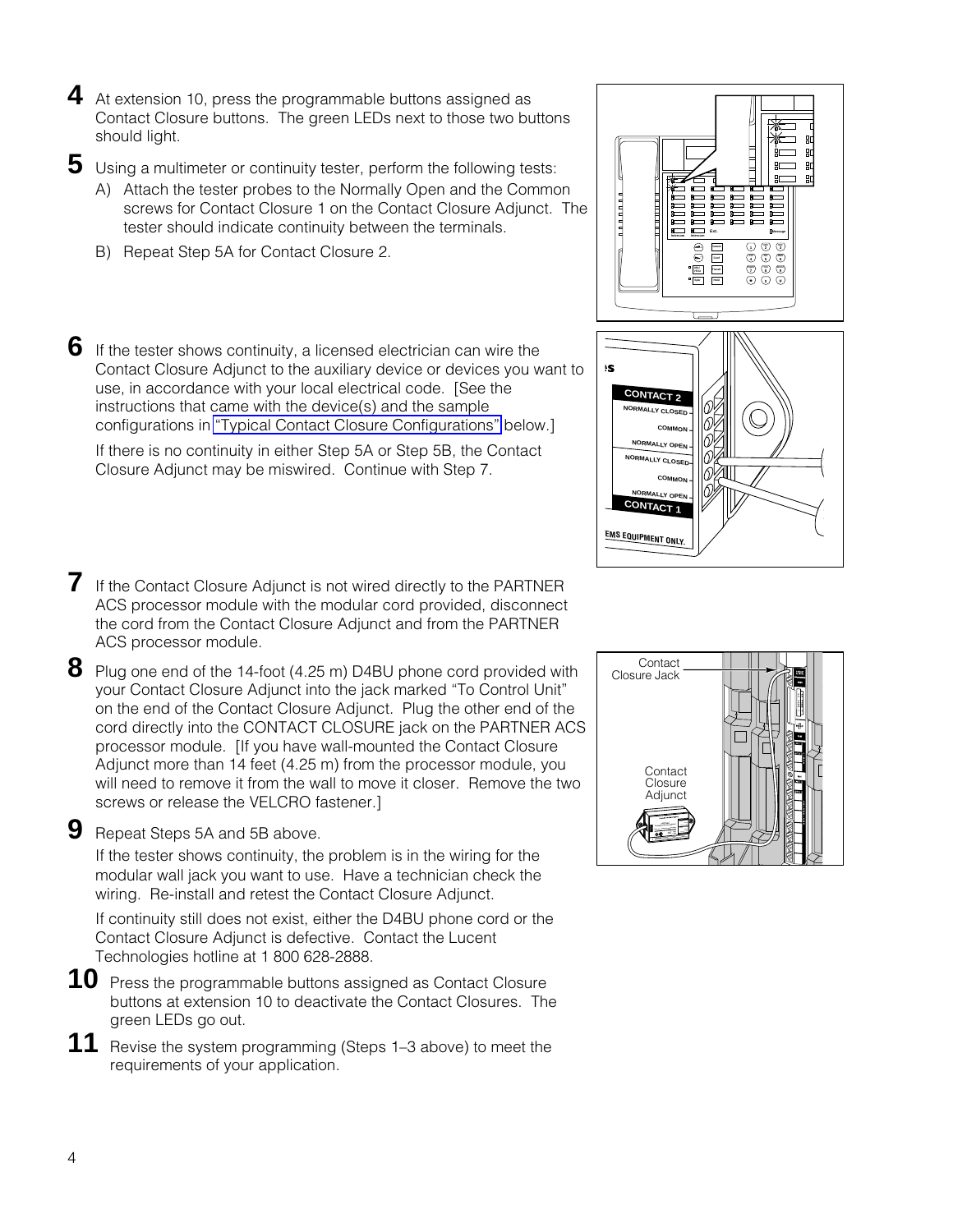## <span id="page-4-0"></span>**Typical Contact Closure Configurations**

Following are examples of typical configurations for a magnetic door lock, an electronic door lock, and an outside automatic gate. In each of these examples, the Contact Closure Adjunct is wall-mounted within 150 feet (46 m) of the PARTNER ACS processor module, although the distance could be as great as 800 feet (244 m) since only one device is being controlled.

System programming of the Contact Closure Group (#612) and the Contact Closure Operation Type (#613) features is required, and programming a feature button for Contact Closure 1 (F41) [and Contact Closure 2 (F42), if used] is recommended. When a user presses the button programmed for Contact Closure 1, Contact Closure 1 is activated and the green LED next to that button lights. If the Contact Closure Operation Type is set to Toggle, Contact Closure 1 remains active until the user presses the button again to deactivate it. The green LED then goes out.

#### **NOTES:**

- 1. If other users are also included in Contact Closure Group 1, Contact Closure 1 could be activated or deactivated by any one of them. It need not be deactivated by the same user who activated it.
- 2. If the Contact Closure Operation Type (#613) is set to 1 Second On, 3 Seconds On, or 5 Seconds On, instead of to Toggle, the Contact Closure deactivates itself when the specified time has elapsed.
- 3. Be aware that, in the case of a power failure, a security risk can be incurred when the Contact Closure Operation Type is set to Toggle and an entrance door is wired so that when the feature is activated, the door is locked. If a power failure occurs, for example, after a user activates the Contact Closure to lock the door for the night, the Toggle setting flips back to the default (unlocked), and remains off even after power is restored.

#### **Controlling a Magnetic Door Lock**

This configuration uses Contact Closure 1 to control a magnetic door lock that is normally locked. The configuration example has the following characteristics:

- The Normally Closed terminal of Contact Closure 1 is wired (by a licensed electrician) to the magnetic door lock.
- The Common terminal of Contact Closure 1 is wired (by a licensed electrician) to an AC transformer that is plugged into a 120 VAC wall outlet not controlled by a switch. (The AC transformer is not provided with the Contact Closure Adjunct.)
- The Contact Closure Operation Type is set to Toggle.

Pressing the programmed button for Contact Closure 1 opens the circuit and releases the door lock. Pressing the button again relocks it.